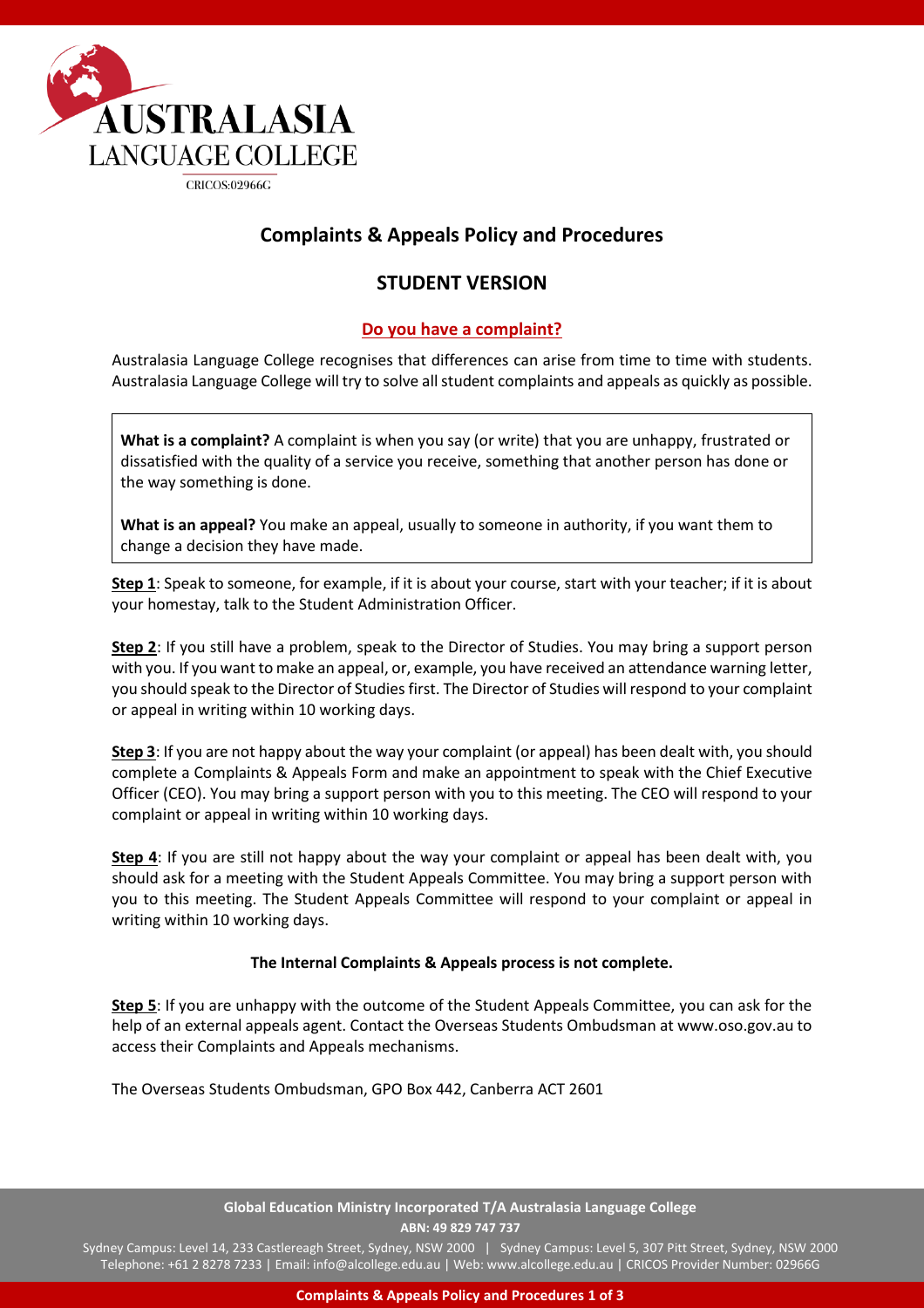

**CRICOS:02966G** 

Phone: 1300 362 072

Fax: 02-6276 0123

E-mai[l ombudsman@ombudsman.gov.au](mailto:ombudsman@ombudsman.gov.au)

#### This is a FREE SERVICE.

You may choose your own external student appeals agent if you wish. You should inquire about current fees when you contact the agent.

#### **Global Education Ministry Incorporated T/A Australasia Language College ABN: 49 829 747 737**

Sydney Campus: Level 14, 233 Castlereagh Street, Sydney, NSW 2000 | Sydney Campus: Level 5, 307 Pitt Street, Sydney, NSW 2000 Telephone: +61 2 8278 7233 | Email: info@alcollege.edu.au | Web: www.alcollege.edu.au | CRICOS Provider Number: 02966G

**Complaints & Appeals Policy and Procedures 2 of 3**